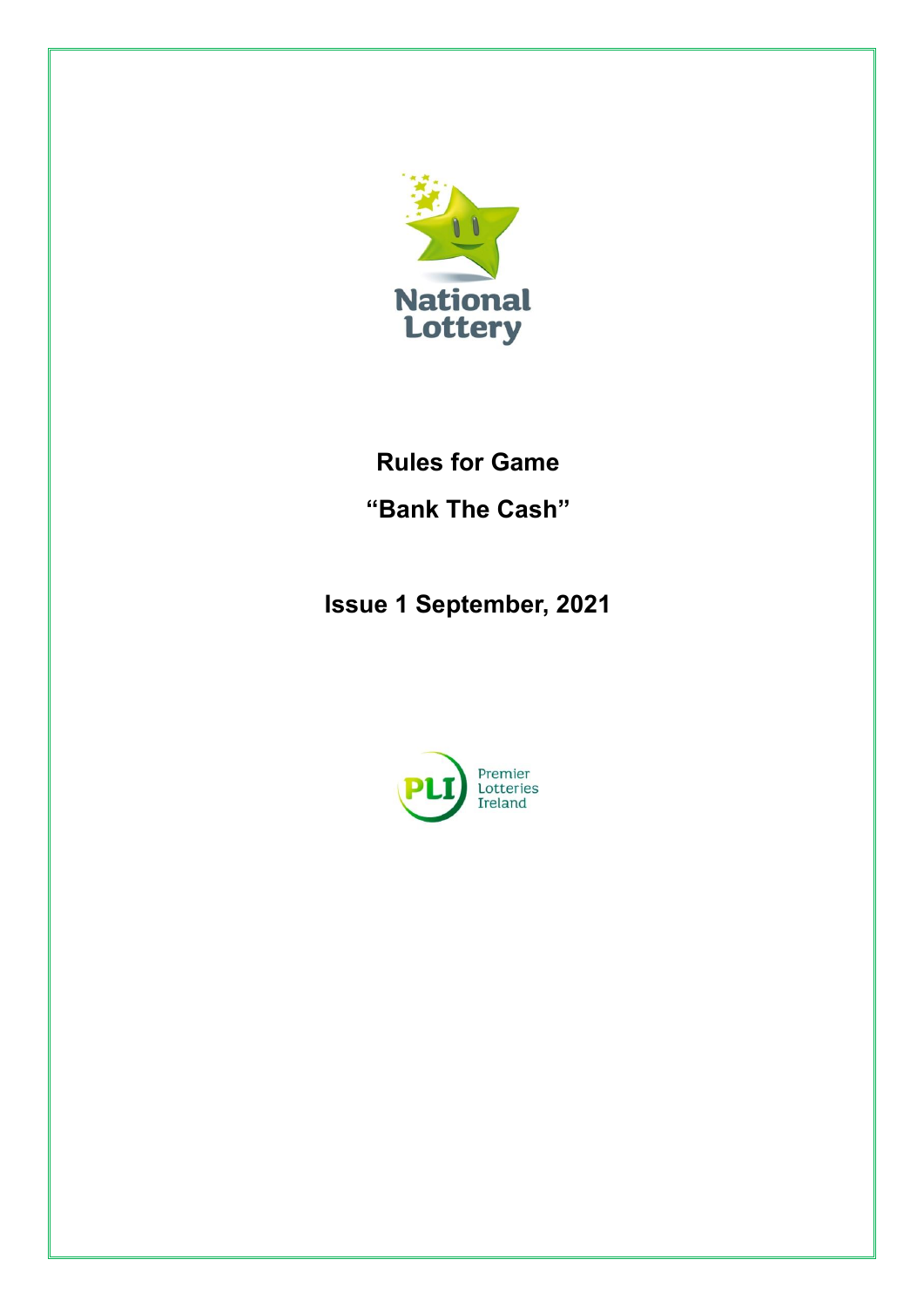**This page is deliberately blank.**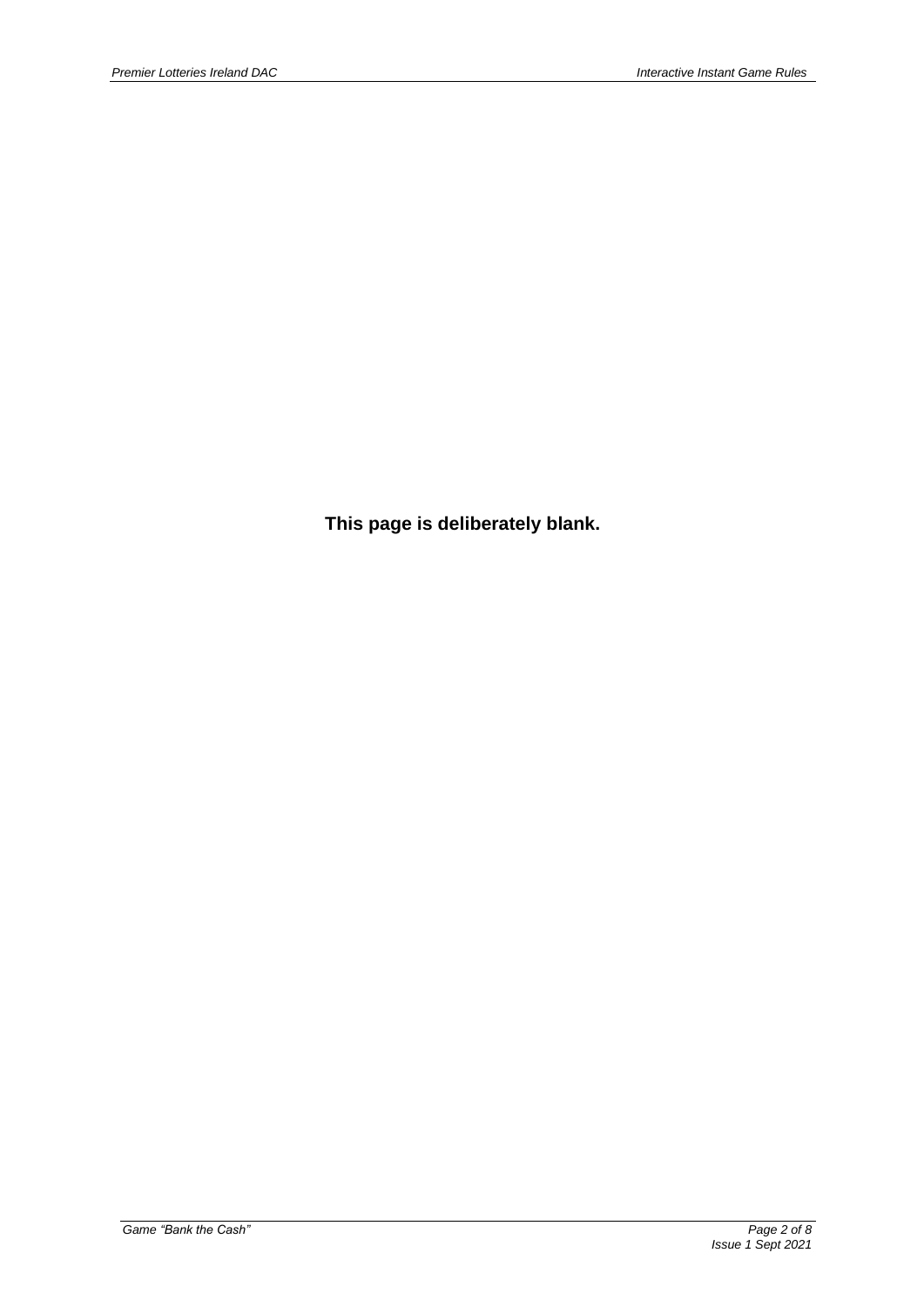# **Issue 1 September, 2021**

#### **The National Lottery**

#### **Rules for Game "Bank The Cash"**

The following sets forth the rules for a National Lottery interactive Game (hereinafter known as "Bank The Cash") which will be operated by Premier Lotteries Ireland Designated Activity Company ("the Company") as part of The National Lottery.

The Game will commence on a date to be announced, and will continue until the Company publicly announces a termination date.

These rules have been approved by the Regulator in accordance with Section 45 of the National Lottery Act 2013.

#### **GENERAL**

- 1. These rules are governed by The National Lottery Act 2013, and incorporate the General Rules for National Lottery Games, PLI's Terms and Conditions and the Data Privacy Statement. Copies of The National Lottery Act 2013, the General Rules for National Lottery Games, PLI's Terms and Conditions, the Data Privacy Statement and these Game Rules are available to view or download via the National Lottery website with the following URL: [www.lottery.ie](http://www.lotto.ie/) or by writing to Premier Lotteries Ireland, Abbey Street Lower, Dublin 1.
- 2. We recommend that prospective players read and understand PLI's Terms and Conditions and the relevant Game Rules before playing any Games. The Terms and Conditions, General Rules for National Lottery Games and Data Privacy Statement are hereby incorporated into and form part of these Game Rules.
- 3. The Company reserves the right to vary these Game Rules, subject to the consent of the Regulator.
- 4. The official address to which correspondence must be sent is:

#### **The National Lottery,**

#### **Abbey Street Lower,**

**Dublin 1**

- 5. A code of practice governing relations between participants in National Lottery games and the National Lottery is available to download from the National Lottery's website www.lottery.ie.
- 6. Where the context so requires, in these Game Rules, the neuter gender shall include the feminine or masculine gender and vice versa, the feminine gender shall include the masculine gender and vice-versa and the singular shall include the plural and vice-versa.

## **DEFINITIONS**

The following words and terms will have the following meanings unless the context clearly indicates otherwise:

- 1. **Act** means The National Lottery Act 2013.
- 2. **Company** or **We** or **Us** or **PLI** means Premier Lotteries Ireland Designated Activity Company.
- 3. **Customer Support** means the Company's customer services helpline. Links to Customer Support are available at the foot of each page of the Website and through the 'Frequently Asked Questions' section of the Website.
- 4. **Game** means this National Lottery interactive Game which can be played by Players via the Website and Mobile App, in which the determination of whether or not a Player has won a Prize (and the level of any such Prize) is randomly determined by the Interactive System at the point of purchase of the Play.
- 5. **Game Details Screen** means the screen on the Website and/or Mobile App setting out information relating to a Game.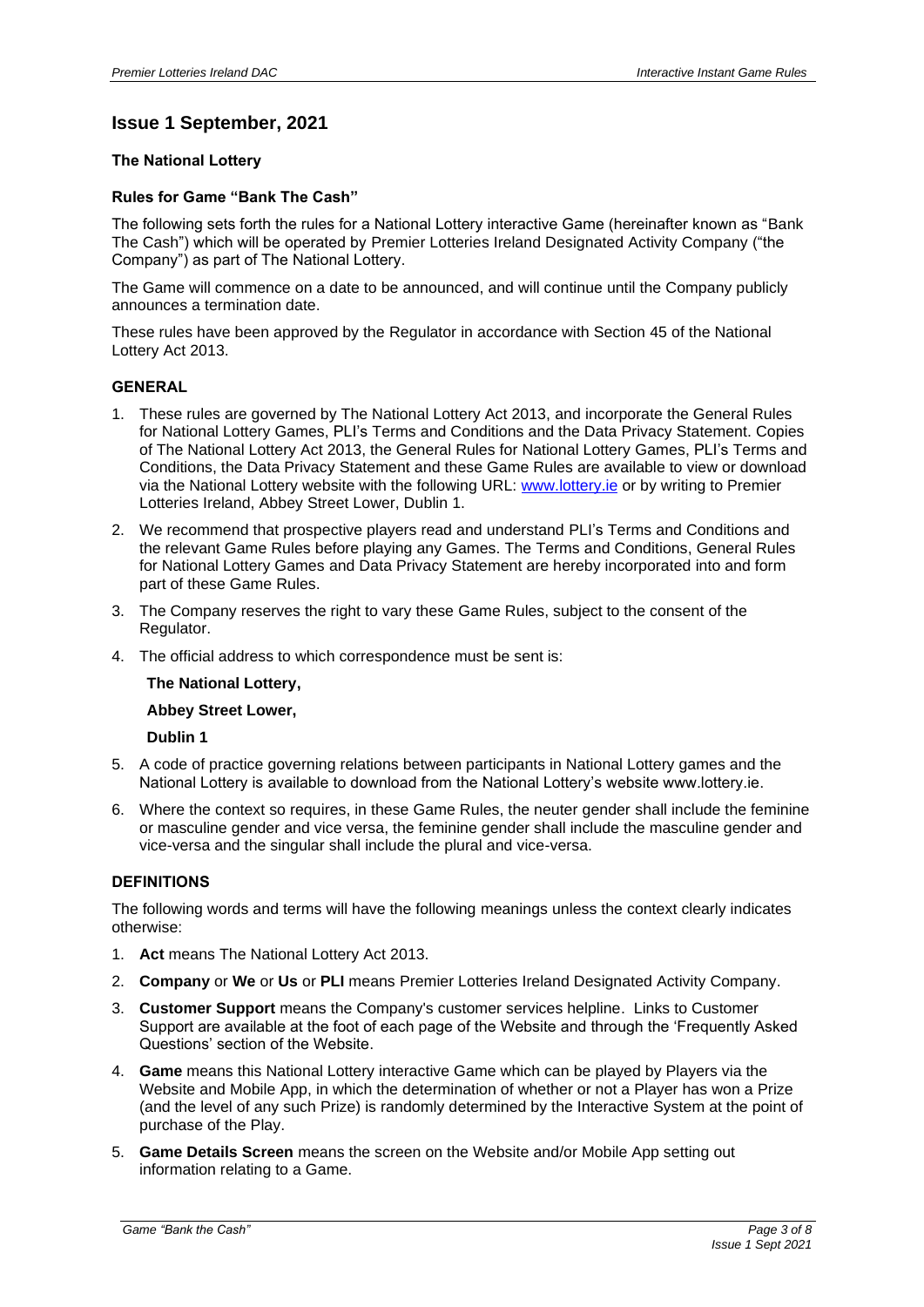- 6. **Game Play Window** means the screen on the Website and/or Mobile App via which a Player plays a Game.
- 7. **Game Rules** mean any rules or conditions (including, without limit, the relevant name for a National Lottery interactive Game, how a Prize is won, Prize Structure and Play Method) issued by the Company in addition to the PLI Terms and Conditions (hereby incorporated by reference) which apply only to a particular Game.
- 8. **High Tier Prize** means a Prize exceeding €9,999, paid by cheque, stamped "Account Payee Only", and which must be redeemed at National Lottery HQ upon receipt of a completed Prize Claim Form and proof of identity and age (i.e. copy of valid passport or driving licence).
- 9. **Interactive System** means the system (accessible via the Website and/or Mobile App) established and operated by PLI for the purpose of registering Players, administering Player Accounts, facilitating Plays, holding Games related information and paying Prizes.
- 10. **Low Tier Prize** means a Prize within the range of €1 €99, which will be paid directly to a Player's Wallet.
- 11. **Mid-Tier (Level 1) Prize** means a Prize within the range of €100 to €500. Mid-Tier (Level 1) Prizes will be paid by cheque, stamped "Account Payee Only", and posted to the address specified in Your Player Account.
- 12. **Mid-Tier (Level 2) Prize** means a Prize within the range of €501 €9,999. Winners will be contacted by PLI and asked to complete a Claim Form and log into their Player account to upload their ID (passport/drivers licence) if not already ID verified. Upon receipt of a completed Claim Form and proof of identity and age the Mid-Tier (Level 2) Prize will be paid by cheque, stamped "Account Payee Only", and posted to the address specified in Your Player Account.
- 13. **Mobile App** or **National Lottery App** means the National Lottery software application which enables a Player to access the Website to play National Lottery Interactive Games via supported mobile devices. A list of supported devices is available on www.lottery.ie.
- 14. **Password** means the alphanumeric identifier used by a Player to identify him/herself when accessing and using certain areas of the Interactive System.
- 15. **Play** means, in relation to any Game, any interaction by a Player with that Game, which may yield a Prize, which must be purchased in advance of playing a Game and as described in the 'Game Play Mechanism' of these Game Rules.
- 16. **Player** or **You** or **Your** means a person who is registered to play Games via the Website and/or Mobile App and, for the avoidance of doubt, has satisfied the various Player criteria as set out in the Terms and Conditions.
- 17. **Player Account** means a Player's on-line account held on the Interactive System which contains a Player's personal information and all other details necessary to play a Game.
- 18. **Player History Screen** means the screen displaying a Player's financial transaction history accessed via the "My Wallet" link in the "My Account" section of the Website or the "My Games" link in the "My Account" section of the Mobile App and the Player's interactive Game history accessed through the "My Games" link in the "My Account" section of the Website or the "My Games" link in the "My Account" section of the Mobile App.
- 19. **Play Method** means the method of interactive participation in a Game via the Website and/or Mobile App by a Player as specified under 'Game Play Mechanism' of these Game Rules.
- 20. **Play Number** means the number accessible on the relevant page of the Website which is unique to and which identifies a particular Play and which is recorded on the Interactive System.
- 21. **Prize** means a prize won by a Player from a Play in a Game, which has been validated on the Interactive System and is in accordance with these Game Rules and the Terms and Conditions.
- 22. **Prize Structure** means the number, value and odds of winning Prizes for a Game and the Prize Tiers within a Game as determined by the Company and as specified in the Game Rules.
- 23. **Prize Tier(s)** means the Prizes available in the Game as set out in the 'Determination of Prizes'.
- 24. **Regulator** means the person appointed as Regulator of the National Lottery under Section 7 of the Act or the Minister acting under Section 8 of the Act.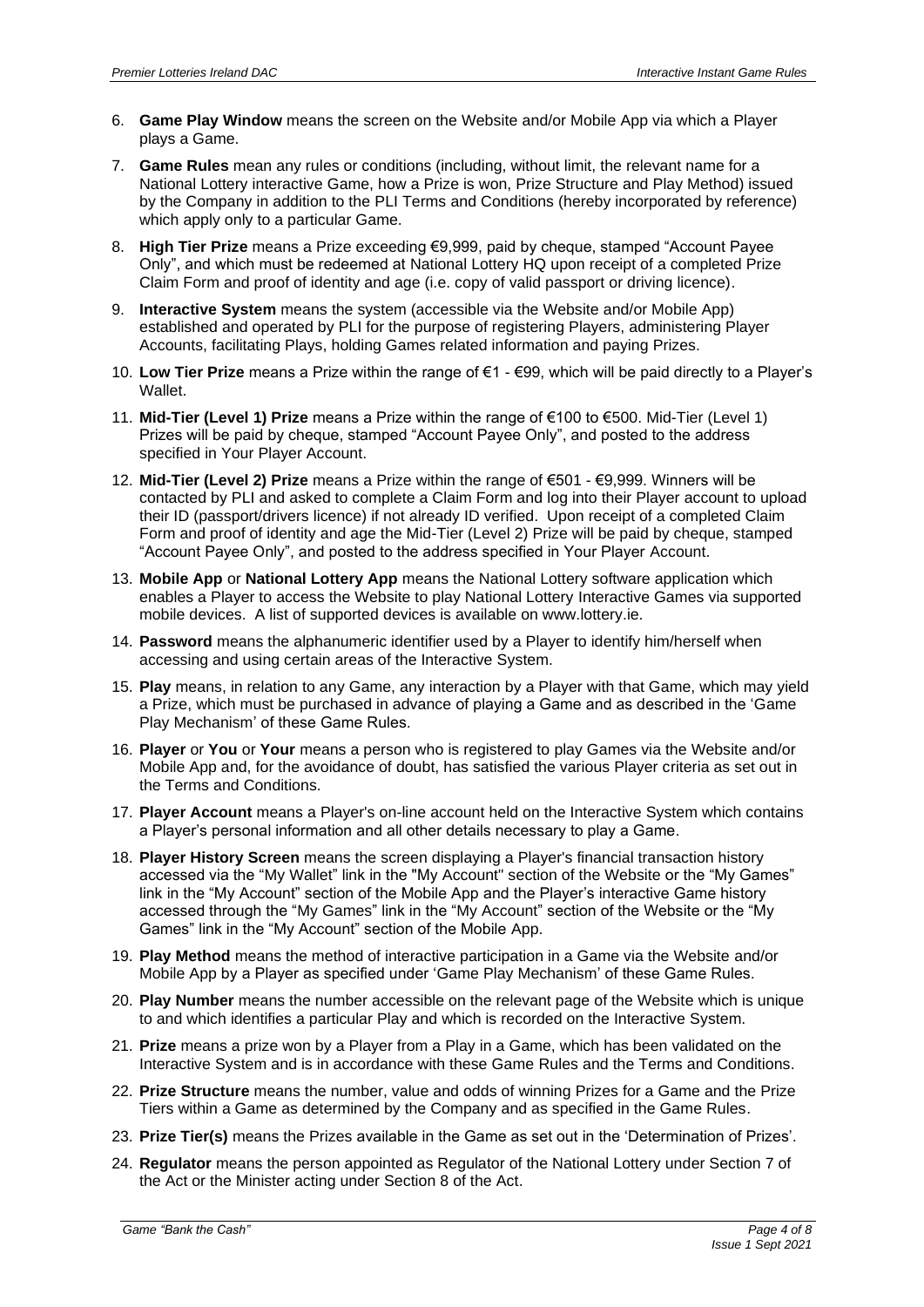- 25. **Terms and Conditions** means the terms, conditions and rules which regulate the manner in which a Player may open, maintain and close a Player Account.
- 26. **Try for Free Game** means a Game which is available to registered Players free of charge and for which there are notional prizes only.
- 27. **Unutilised Funds** means any funds credited to a Player's Account (including Prizes) that are not allocated to a Play by the relevant Player.
- 28. **User ID** means the 6-30 character identifier used by a Player to identify himself when accessing and using certain areas of the Interactive System.
- 29. **Valid Game Play** means participation by the Player (via the Website and/or Mobile App) in this Game in accordance with these Game Rules.
- 30. **Valid Game Play Owner** means the person who is recognised by the Company as the owner of the Valid Game Play. The Company will recognise the person who has completed the on-line registration process through the Website and who enters the Game in accordance with the Game Rules for this Game as the Valid Game Play Owner.
- 31. **Wallet** means an on-line account created by the Player and credited with funds from a registered payment card in order to play Games, which may hold Prize money and is accessible via the Website and/or Mobile App.
- 32. **Website** means the PLI interactive Game website, which is accessible through URL www.lottery.ie.

## **GOVERNING LAW AND RULES**

In playing National Lottery interactive Games the Player agrees to abide by the Laws of Ireland, the Act, the General Rules for National Lottery Games, PLI's Terms and Conditions, the Data Privacy Statement and these Game Rules.

## **COST OF PLAY**

The price of a "Bank The Cash" play will be €5.

## **PURCHASE AND PRIZE RESTRICTIONS**

- 1. No Game shall be played by, and no Prize shall be paid to, any officer or employee of the Company or any contractor or sub-contractor involved in the development, support and/or maintenance of the Interactive System or Website and/or Mobile App, or any person prohibited by the Act from purchasing, owning, or claiming a Prize or any other person prohibited by the Terms and Conditions from purchasing, owning, or claiming a Prize.
- 2. Persons under 18 years of age are prohibited from playing the Game.
- 3. The Company will not be responsible for lost or stolen devices used to play Games.
- 4. The Company will not be responsible for Plays made in error.

#### **PROSECUTION**

Any person who purchases, owns, or claims a Play and/or Prize and is not entitled to do so, is liable to criminal prosecution.

## **GAME PLAY MECHANISM**

- 1. The Interactive System must be available for play.
- 2. A registered Player may play a "Try for Free" game for notional prizes by selecting the "Try" link in the Game Play Window.
- 3. In order to play a National Lottery interactive Game, a Player must first register on-line from a link on [www.lottery.ie](http://www.lotto.ie/) in accordance with the PLI Terms and Conditions.
- 4. The Player must have a valid Player Account.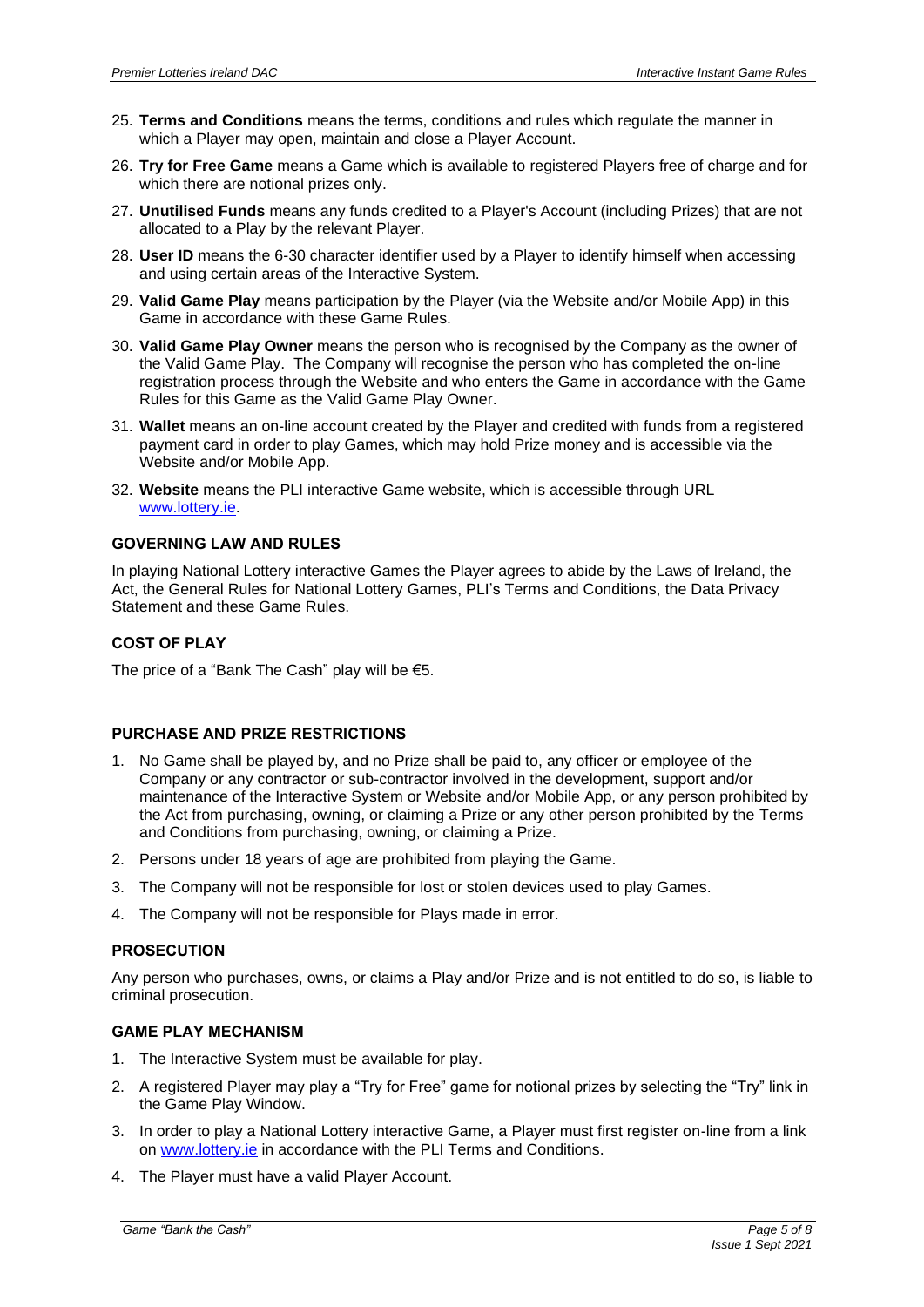- 5. Players must be 18 years of age or older to Play the Game and Prizes will not be paid to persons under 18 years.
- 6. The Player is required to log in to the Interactive System by entering a User ID and Password (created during the Player's original on-line registration process) to gain access to this Game.
- 7. When the Player has logged in to the Interactive System a choice of Games will appear on the instant win game lobby. The Player chooses the "Bank The Cash" Game by clicking on the "Play" link on the Game Play Window.
- 8. The Player is then shown a brief "How to Play" synopsis of the Game and is invited to 'Play Now' or 'Try'.
- 9. When the Player chooses 'Play Now' he is then shown the price of playing that Game and current Wallet balance, at which point the Player is invited to 'Play Now'.
- 10. When the Player opens the Game the Interactive System checks to ensure that the Player has sufficient Unutilised Funds to complete the transaction. The cost of the Play is deducted from the Wallet balance and the amended Wallet balance is displayed.
- 11. The Game then connects to the Interactive System which randomly selects a Play which may yield a Prize from one of the Prize Tiers for this Game. The result for a Play is randomly determined by the Interactive System. The Player's interaction with the Game does not impact on the result.
- 12. The opening screen is displayed along with a 'Settings' button (cog symbol bottom left hand side) which will open to display two further buttons: the Sound button and the "i" button which contains the synopsis of how to play the Game.
- 13. The Player is presented with a Game Play Window displaying 'WINNING NUMBERS' area which contains the four (4) unique 'WINNING NUMBERS' generated on game load. A 'YOUR NUMBERS' panel which contains twelve (12) 'Money Bag' play icons from which a number between 1 and 25 (inclusive) will be revealed with or without a key symbol. A 'BANK THE CASH' area which contains three (3) key silhouettes under the instruction 'REVEAL 3 KEYS TO ACTIVATE BANK THE CASH'.
- 14. The aim of the Game is to match two or more of the numbers revealed in 'YOUR NUMBERS' to any of the 'WINNING NUMBERS' to win the corresponding Prize in the prize table and/or to reveal 3 keys to activate 'Bank The Cash'.
- 15. In a winning game where 'BANK THE CASH' has been activated and where 3 or more matches have been achieved, the Player will win the corresponding Prize in the prize table and any prizes beneath this in the prize table.
- 16. The Player can click on the 'Money Bag' icons in any order to reveal 'YOUR NUMBERS'. Any matching number(s) will be highlighted in both the designated 'WINNING NUMBERS' and the 'YOUR NUMBERS' grid.
- 17. The Player will win an amount equal to the total of all prizes revealed in the Game.
- 18. Once the game ends one of the following messages (depending on the prize value won) indicating the result will appear:

BETTER LUCK NEXT TIME

or

## YOU HAVE WON!

## CONGRATULATIONS YOU'VE WON!

#### BIG WIN!

#### JACKPOT WIN!

#### <AMOUNT>

19. The Player is required to acknowledge this message by clicking the FINISH button. The Game then ends and the Player is shown the game confirmation screen.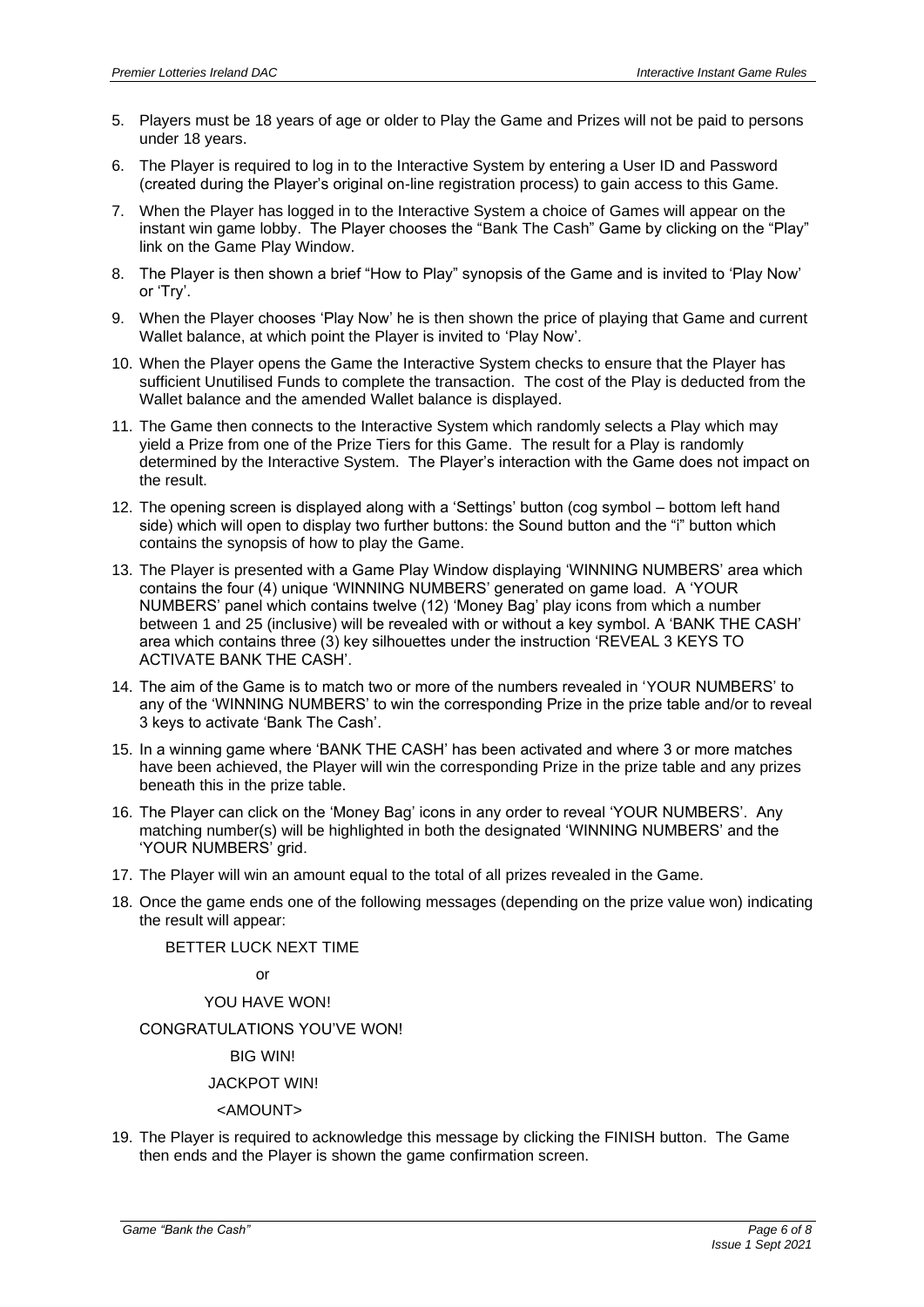If You purchase a Play and do not complete the Play, the system will automatically play out the Play within 24 hours. If a Low Tier Prize is won then that Prize will be paid directly into the Players Wallet. If a Mid-Tier (Level 1) Prize is won then that Prize will be paid by cheque and posted to the address specified in Your Player Account. If a Mid-Tier (Level 2) Prize is won then that Prize will be paid by cheque and posted to the address specified in Your Player Account, upon receipt of a completed Claim Form and proof of identity and age. If a High-Tier Prize is won then the Player will be notified and the Prize will be paid by cheque, stamped "Account Payee Only", and which must be redeemed at National Lottery HQ upon receipt of a completed Prize Claim Form and proof of identity and age.

## **DETERMINATION OF PRIZES**

#### **Bank The Cash €5**

- 1. A Player who wins a Prize Tier 1 prize is entitled to a prize of  $65$ .
- 2. A Player who wins a Prize Tier 2 prize is entitled to a prize of  $\epsilon$ 10.
- 3. A Player who wins a Prize Tier 3 prize is entitled to a prize of €15.
- 4. A Player who wins a Prize Tier 4 prize is entitled to a prize of €15.
- 5. A Player who wins a Prize Tier 5 prize is entitled to a prize of €20.
- 6. A Player who wins a Prize Tier 6 prize is entitled to a prize of €30.
- 7. A Player who wins a Prize Tier 7 prize is entitled to a prize of  $\epsilon$ 50.
- 8. A Player who wins a Prize Tier 8 prize is entitled to a prize of €50.
- 9. A Player who wins a Prize Tier 9 prize is entitled to a prize of €100.
- 10. A Player who wins a Prize Tier 10 prize is entitled to a prize of €150.
- 11. A Player who wins a Prize Tier 11 prize is entitled to a prize of €250.
- 12. A Player who wins a Prize Tier 12 prize is entitled to a prize of €250.
- 13. A Player who wins a Prize Tier 13 prize is entitled to a prize of €500.
- 14. A Player who wins a Prize Tier 14 prize is entitled to a prize of €500.
- 15. A Player who wins a Prize Tier 15 prize is entitled to a prize of €1,000.
- 16. A Player who wins a Prize Tier 16 prize is entitled to a prize of €9,000.
- 17. A Player who wins a Prize Tier 17 prize is entitled to a prize of €10,000.

## **Prize Amounts, Number of Prizes and Odds**

This Game consists of a non-depleting pool of one million five hundred thousand tickets. The number of prizes in each prize category will remain constant throughout the life of the Game.

| <b>Prize</b><br>Tier | <b>Prize Amount</b>  | Approx. odds<br>$(1 \text{ in } x)$ | <b>Expected</b><br>number of<br>winners |
|----------------------|----------------------|-------------------------------------|-----------------------------------------|
|                      | €5 (€5)              | 5.00                                | 300,000                                 |
| 2                    | €10 (€10)            | 12.00                               | 125,000                                 |
| 3                    | €15 (€15)            | 80.00                               | 18,750                                  |
| 4                    | €15 (€10 + €5)       | 32.00                               | 46,875                                  |
| 5                    | €20 (€20)            | 125.00                              | 12,000                                  |
| 6                    | €30 (€15 + €10 + €5) | 50.35                               | 29,791                                  |